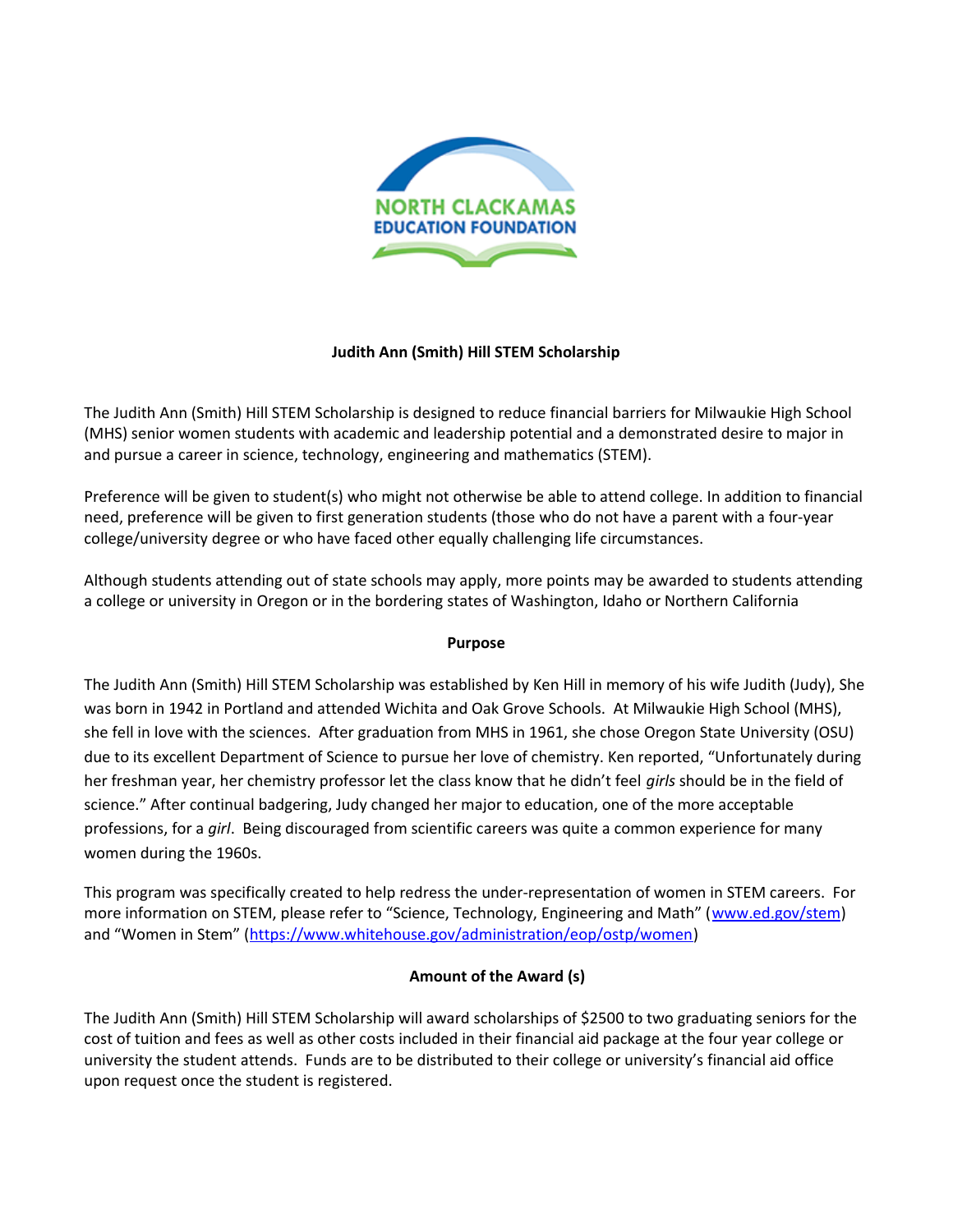# **Type of Award**

The scholarship is renewable for one additional year. It is to be payable to and administered by the student's college or university as part of their financial aid package.

# **Conditions for Continuation of Award**

The scholarship is renewable for a second year. The conditions for scholarship renewal are as follows:

- 1. The student must have achieved a GPA of at least a 2.5 and be continuing with a major in a STEM field.
- 2. They must maintain a course load that keeps them on track to graduate with a degree in a STEM field within four years (or within five years if they are enrolled in a five-year STEM Program).
- 3. Continuing scholars will send their transcripts; a copy of their Student Aid Report (SAR) and Expected Family Contribution (EFC); and material documenting their STEM major and course load (such as a letter from an advisor) to NCEF at the end of the school year. The NCEF Awards Committee will determine their eligibility for another year of funds.
- 4. The student will provide a copy of their tuition bill for the fall term to verify continued attendance prior to funds being distributed to their college or university.

## **Selection Criteria**

The selection criteria for the scholarship are:

- 1. Applicants must have a cumulative high school GPA of at least 2.5.
- 2. Selected scholars will have demonstrated interest, passion, and promise in STEM.
- 3. In addition to students with the greatest financial need, preference will be given to:
	- First generation students: those who do not have a parent who has attained a four year college degree
	- Students who have faced other barriers or challenges
	- Students who have been involved in relevant community service, support for their family, or paid employment related to their interests in STEM.
- 4. Students must attend a 4-year college or university. Additional points may be awarded to students attending a 4-year Oregon college or university; or a school in the adjoining states of Idaho, Washington or Northern California.

# **Application Process (for high school seniors)**

Applicants must submit:

- 1) A completed Counselor Recommendation Form
- 2) A completed NCEF Bridges to Success Scholarship Application
- 3) A completed Judith Ann (Smith) Hill STEM Scholarship Application
- 4) Two letters of reference, preferably from a science teacher, counselor or, if you have been employed in a job or volunteer service related to STEM, your supervisor.

## **Visit nc-foundation.org/applications for more information and to download documents and forms.**